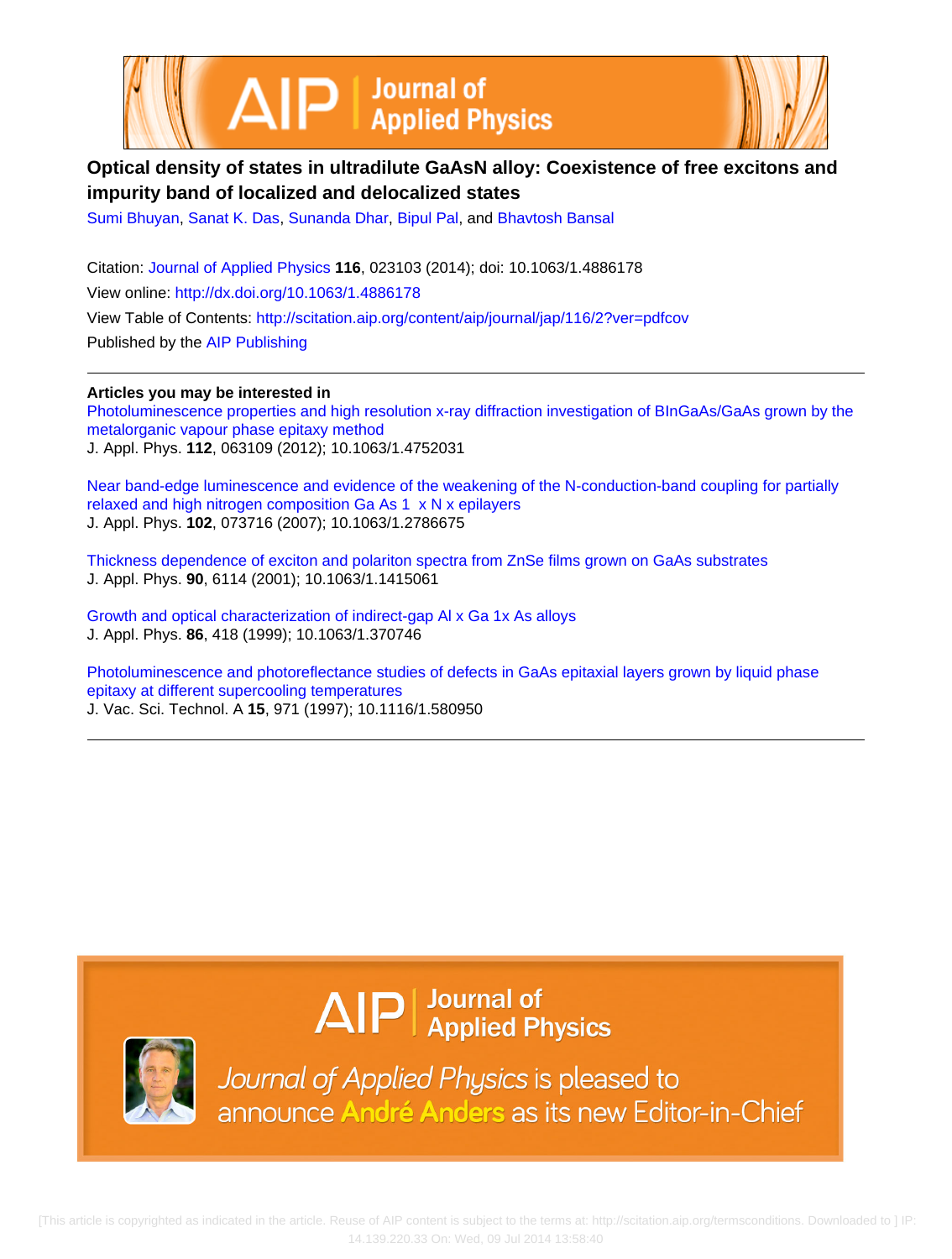

## [Optical density of states in ultradilute GaAsN alloy: Coexistence of free](http://dx.doi.org/10.1063/1.4886178) [excitons and impurity band of localized and delocalized states](http://dx.doi.org/10.1063/1.4886178)

Sumi Bhuyan,<sup>1</sup> Sanat K. Das,<sup>2</sup> Sunanda Dhar,<sup>2</sup> Bipul Pal,<sup>1</sup> and Bhavtosh Bansal<sup>1,a)</sup> <sup>1</sup>Indian Institute of Science Education and Research Kolkata, Mohanpur Campus, Nadia 741252, West Bengal, India

 $^2$ Department of Electronic Science, University of Calcutta, 92 A.P.C. Road, Kolkata 700009, India

(Received 6 May 2014; accepted 19 June 2014; published online 9 July 2014)

Optically active states in liquid phase epitaxy-grown ultra-dilute GaAsN are studied. The feature-rich low temperature photoluminescence spectrum has contributions from excitonic band states of the GaAsN alloy, and two types of defect states—localized and extended. The degree of delocalization for extended states both within the conduction and defect bands, characterized by the electron temperature, is found to be similar. The degree of localization in the defect band is analyzed by the strength of the phonon replicas. Stronger emission from these localized states is attributed to their giant oscillator strength. © 2014 AIP Publishing LLC. [\[http://dx.doi.org/10.1063/1.4886178](http://dx.doi.org/10.1063/1.4886178)]

Since the discovery of giant bandgap bowing in GaAs<sub>1-x</sub>N<sub>x</sub> ( $x \le 5\%$ ), these pseudo-binary alloys have been actively studied.<sup>[1–5](#page-4-0)</sup> GaAs<sub>1-x</sub>N<sub>x</sub> belongs to a class of mismatched semiconductor alloys (other examples include InSb<sub>1-x</sub>As<sub>x</sub>, ZnTe<sub>1-x</sub>Se<sub>x</sub>),<sup>[6](#page-4-0)</sup> where the virtual crystal approximation, so successful in modeling the alloys like  $Ga_{1-x}Al_xAs$  or  $Ga_{1-x}In_xP$ , breaks down. A number of unusual properties are observed in  $GaAs_{1-x}N_x$  alloys. For example, contrary to the prediction of  $\mathbf{k} \cdot \mathbf{p}$  theory, the electron effective mass increases even as the energy gap is reduced on alloying.<sup>[7](#page-4-0)</sup> Furthermore, due to the relatively large difference in size and electronegativity between the anion elements,  $GaAs_{1-x}N_x$  is thought to have a miscibility gap in the growth phase diagram. $8$  This leads to its tendency to phase-separate and form clusters. The optical and electronic properties are often dominated by the electronic states associated with these localized cluster states. $9,10$  The localized states manifest in an order of magnitude larger alloy disorder scattering potential compared to other semiconductor alloys, leading to degradation of carrier mobility, large Urbach tail in the absorption edge, $11$  "S-shape" in the temperature dependence of the peak emission energy, $12$  and large Stokes' shift between absorption and emission.<sup>13</sup>

An isolated nitrogen dopant forms a resonant level with the conduction band states and, on account of alloying, these conduction band states are highly perturbed as the nitrogen concentration is increased.<sup>1–[5,10](#page-4-0)</sup> After 15 years of intensive study, the recent interest in  $GaAs_{1-x}N_x$  has shifted to focusing on N concentrations less than 0.5% for understanding how the band structure evolves as one goes from the very heavy doping (parts per hundred thousand) to the dilute alloy (parts per hundred) limit. $14-19$ 

This paper discusses the nature of light emitting states in ultra-dilute  $GaAs_{1-x}N_x$  observed through a very complex emission spectrum. We will present strong evidence for the existence of both localized and delocalized states within the continuum of states forming the defect band, $18-20$  $18-20$  $18-20$  address the controversy whether the low energy peaks in the emission spectra are phonon-assisted transitions or from a separate set of cluster states,  $21-23$  and finally discuss the quantum mechanical enhancement of the excitonic oscillator strength on account of the localization of its center of mass.<sup>[24](#page-4-0)</sup>

GaAs-GaN alloys can normally only be grown under highly non-equilibrium conditions using molecular beam epitaxy, metal-organic vapor phase epitaxy, or forced incorporation of nitrogen into GaAs by ion bombardment, followed by annealing and possibly hydrogenation steps. $2-4$  In each case, the nitrogen atoms may be located at metastable positions and the electronic and optical properties may differ between samples and between different growth techniques.

We, on the other hand, have previously demonstrated that epitaxial  $GaAs_{1-x}N_x/GaAs$  can be grown by the liquid phase epitaxy (using  $GaAs + Ga + GaN$  melt with 2% molar  $Li<sub>3</sub>N$  as a flux for nitrogen dissolution in GaAs) under close to equilibrium conditions. $25$  The advantage of studying such melt-grown samples is that  $GaAs_{1-x}N_x$  is more likely to be in an equilibrium phase and the conclusions of the studies based on such samples may have more generic (sample-independent) validity. With such samples, one is of course limited to the ultra-dilute alloy limit. Photoluminescence (PL) measurements were conducted in a helium closed-cycle optical cryostat in the temperature range of 4–80 K. The sample was excited with a 643 nm diode laser and the spectra were dispersed with 500 mm spectrograph equipped with a chargecoupled device. The incident excitation power was varied over three orders of magnitude between 15 and 1500  $\mu$ W.

PL at 4 K at a low excitation power of 16  $\mu$ W is shown in Fig. [1](#page-2-0). The peaks above 1.46 eV are attributed to usual free and bound exciton states from the GaAs substrate. In addition to these, we observe a distinct peak at 1.450 eV and a set of peaks below 1.408 eV. If the free-exciton transition arising from the hybridized conduction band due to alloying in GaAs<sub>1-x</sub>N<sub>x</sub> identified with the 1.450 eV peak, one infers  $x \approx 0.25\%$ .<sup>[16,23](#page-4-0)</sup> The structure in the transitions below 1.408 eV is attributed to phonon replicas. This is discussed in

a)Electronic mail: [bhavtosh@iiserkol.ac.in](mailto:bhavtosh@iiserkol.ac.in) detail later.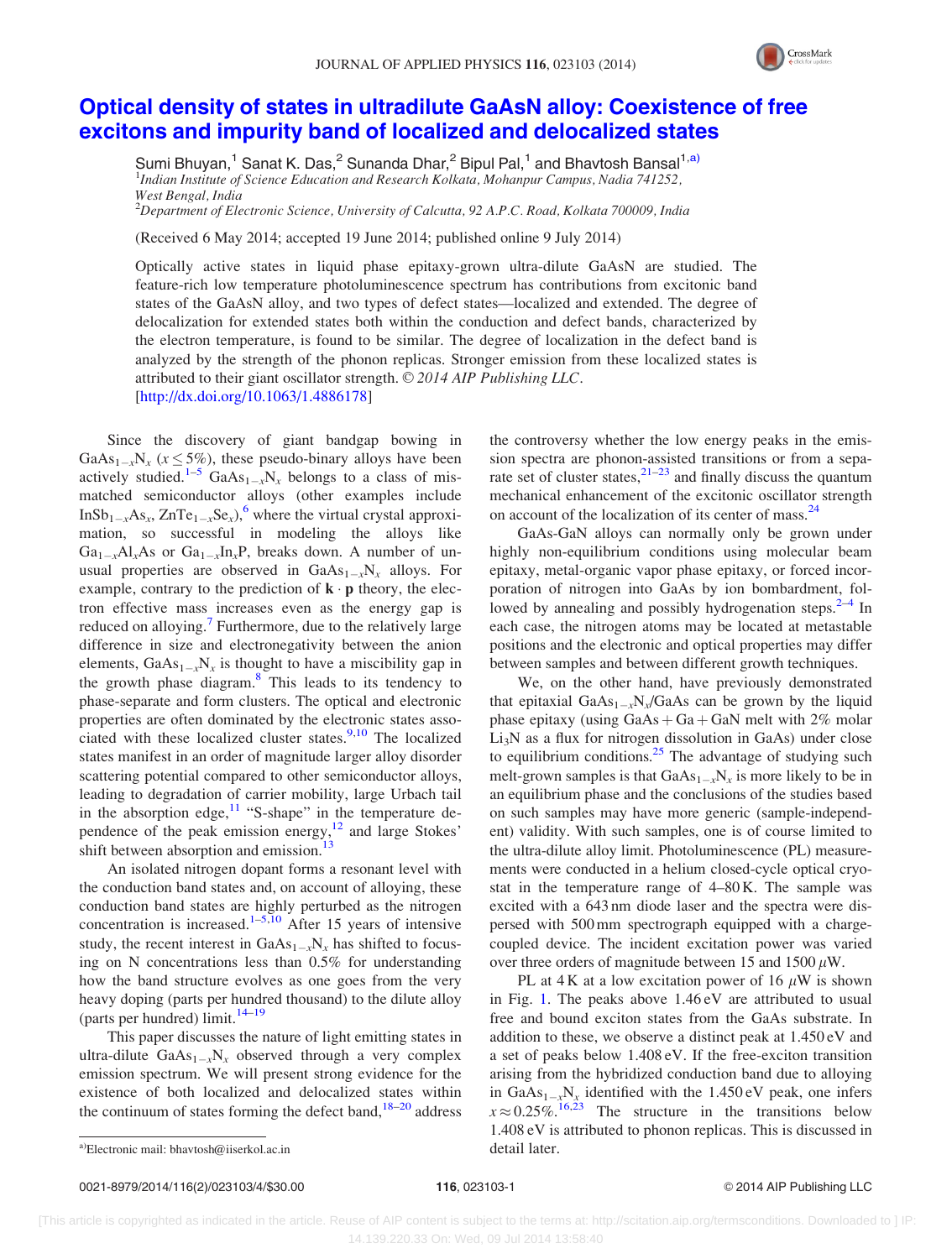<span id="page-2-0"></span>

FIG. 1. PL at  $4K$  with small excitation power  $64 \mu W$ . Emission beyond  $\sim$ 1.475 eV is attributed to the GaAs substrate. Emission at 1.45 eV is attributed to free excitons, and at and below 1.408 eV to cluster states. Many phonon replicas corresponding to first and second order  $(TA, LO, and TA + LO)$ transitions are also observed.

In Figs. 2 and 3, we have plotted the excitation power and temperature dependence of PL, respectively. To facilitate a direct comparison between the emission channels associated with various transitions, spectra are arbitrarily scaled so that the peak around 1.408 eV has nearly the same intensity in the particular figure. Consider the excitation power-dependent spectra (Fig. 2) first. Especially at the highest excitation power, the spectrum consists of broad continuous emission between 1.30 and 1.45 eV with a busy structure indicating the presence of many different types of excitonic states.

The peak at 1.450 eV, which is about a factor of 5 weaker than 1.408 eV peak at the lowest power, progressively gains strength, and, at the highest excitation power, exceeds the 1.408 eV peak by about a factor of 2. This implies that the density of states responsible for the emission from the peaks marked as  $NP_A$  and  $NP_B$  and its various satellites is much smaller than those responsible for the free exciton peak at 1.450 eV. This fact is also borne out in the temperature-dependent spectra (Fig. 3). The bound state



FIG. 2. PL spectra at 4 K when the excitation power is varied between 0.1 mW and 11 mW. The spectra are scaled so that the intensity at  $\sim$ 1.408 eV is the same for all. The emission below 1.408 eV is attributed to localized cluster states and their phonon replica and above 1.408 eV to continuum states. A "mobility edge" separates the continuum states from localized states at 1.408 eV.



FIG. 3. Temperature dependence of the PL spectra between 15 and 80 K, measured at the excitation power of  $64 \mu$ W. The spectra are scaled so that the intensity at  $\sim$ 1.40 eV is the same for all. Note that exponential tails (straight lines on this semi-log graph) develop at the high energy sides of the peaks at 1.40 and 1.45 eV as the temperature is increased. The slight redshift is due to the usual decrease in the fundamental gap with temperature. The relative intensity of the phonon replicas becomes larger than the nophonon peak at higher temperatures.

emission in comparison with the band states is clearly more robust against the increase in temperature, as it is for defect states in  $In_xGa_{1-x}N$  alloys and quantum dots.<sup>26</sup>

Second, continuum emission between  $\sim$ 1.41 and 1.45 eV, which was missing in Fig. 1, becomes progressively prominent at high excitation powers (Fig. 2). For spectra measured at lower excitation powers (Fig. 3), these states are visible in the high energy tail at elevated temperatures. The exponential form of the tail implies that the carriers have a Maxwell-Boltzmann distribution with an effective "carrier temperature"  $T_e$ , inferred by fitting  $PL \sim \exp[-(E - E_0)/\pi]$  $k_B T_e$  in this energy window (Fig. 4).<sup>[27,28](#page-4-0)</sup> Here,  $E_0$  represents the relevant energy gap. The rationale behind this fit is that



FIG. 4. (Inset) Prescription for determining the electron temperature: Natural logarithm of PL intensity plotted in the relevant range of energy and the high energy tails of the two peaks corresponding to the emission from delocalized states in the defect band  $(\sim 1.40 \text{ eV})$  and the band-edge excitons are fitted to straight lines whose slope is used to infer the "carrier temperature,"  $T_e$ . This procedure for two temperatures (15 K and 50 K) is shown. (Main figure) Inferred carrier temperatures for the two bands are plotted as the function of lattice temperature. The fact that two  $T_e$ 's closely follow each other implies that electrons in both the bands are delocalized to a similar degree. $30$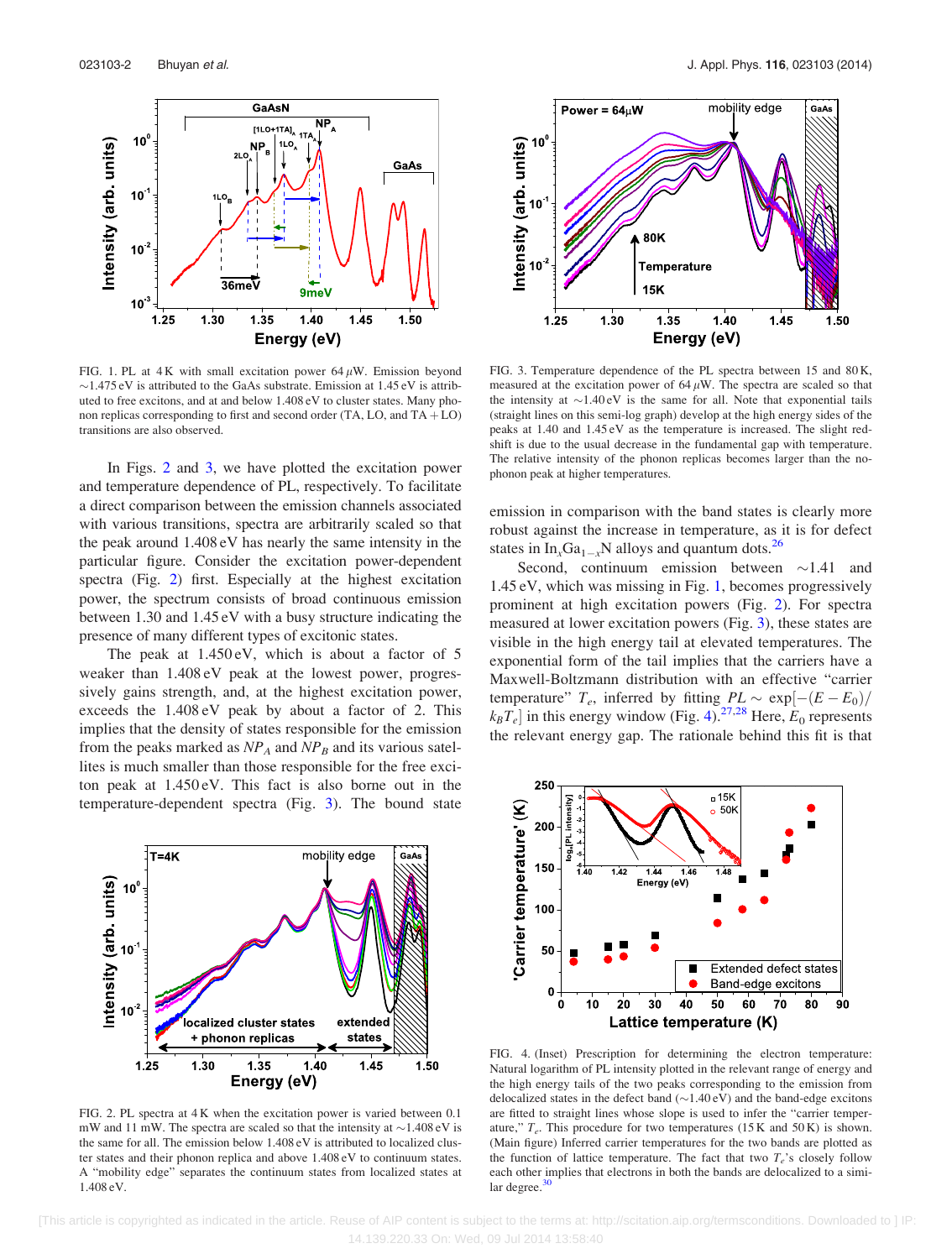while the lower energy cut-off of the PL emission spectrum arises from the density of states, the high energy region (assuming that the band width is very large compared to  $k_B T_e$ ) tail represents the carrier distribution function.<sup>[29](#page-4-0)</sup> The occupation probability can thus be characterized by a single parameter,  $T_e$ . Fits for spectra measured at two representative temperatures  $(15 K and 50 K)$  are shown in Fig. [4](#page-2-0) (inset).

It has been previously shown that not just the kinetic energy but also the extent of carrier localization can be characterized by  $T_e$ . If photoexcited carriers are created with equal probability anywhere within a band, once trapped they will end up recombining from higher energy states. From the above expression for PL, complete trapping would imply a uniform occupation probability within a band and thus an in-finite carrier temperature.<sup>[13,27,30](#page-4-0)</sup> In Fig. [4](#page-2-0), carriers from both the free excitonic states  $(\sim1.45-1.47 \text{ eV})$  and states between  $\sim$ 1.41 and 1.45 eV have nearly the same  $T_e$ . That  $T_e$  for both bands closely follows each other for a large range of lattice temperatures indicates that carriers in both these states are equally delocalized and experience similar disorder. Fig. [4](#page-2-0) thus independently establishes the existence of two separate sets of extended states within two distinct bands.

The second band of extended states between  $\sim$ 1.41 and 1.45 eV are identified with states where the excitons percolate through the crystal by overlaps with their neighbors. It is also evident from Figs. [2](#page-2-0) and [3](#page-2-0) that the localized states within the defect band continuously (in energy) merge with the delocalized (supercluster) $17$  states. The value of energy where this transition occurs is marked with an arrow in Figs. [2](#page-2-0) and [3.](#page-2-0) While this has previously been called the "mobility edge," it is emphasized that this designation is not quite conventional. Historically, the "mobility edge" had been predicted to appear within a band as the result of a subtle wave interference phenomenon resulting solely on account of disorder (Anderson transition). $^{20}$  $^{20}$  $^{20}$  In principle, there should be two such mobility edges, appearing on both the high and the low energy band edges where the density of states is small. In the present case, however, the sharp boundary between the localized and the extended states within the defect band is more perhaps a percolation phenomenon. The classification of various states inferred from the above analysis is schematically depicted in Fig. 5.



FIG. 5. Schematic of the joint density of states observed though optical transitions in GaAs<sub>0.9975</sub>N<sub>0.0025</sub> along with the 4K PL spectrum measured at high power.

Phonon replicas. Most of the low energy peaks below 1.41 eV can be identified with one of the two prominent transitions, labeled "NP<sub>A</sub>" and "NP<sub>B</sub>," as they occur at a separation of the longitudinal-optical (LO)  $(36 \,\text{meV})^{31}$  $(36 \,\text{meV})^{31}$  $(36 \,\text{meV})^{31}$  and/or the transverse-acoustic  $(TA)$  (9 meV)<sup>[31](#page-4-0)</sup> phonon modes from these two no-phonon lines (Fig. [1\)](#page-2-0). While the correct energy separation alone is not sufficient to mark these transitions as phonon replicas, $2<sup>1</sup>$  the combination of the observations in Figs. [2](#page-2-0) and [3](#page-2-0) give additional support to this assertion. In Fig. [2,](#page-2-0) intensity of the phonon replicas scales linearly with the strength of the no-phonon transitions, even though the excitation power is varied by almost three orders of magnitude. The relative intensities of the replicas between themselves and with respect to the no-phonon peaks are (almost) preserved. This is only likely to happen if it is the same set of states that are involved for emission at various energies. The relative intensities of other transitions in the broad continuum below  $\sim$ 1.35 eV, on the other hand, are found to be strongly powerdependent and non-monotonic. In Fig. [3](#page-2-0), the phonon-assisted transitions broaden and gain in strength due to larger occupation probability of phonons at higher temperature.

The electron-phonon coupling is expected to enhance on account of localization in the cluster states. No replicas are observed for the extended excitonic states and above the mobility edge in the impurity band (Energy  $> 1.408 \text{ eV}$ ). The Huang-Rhys' single frequency configuration coordinate model provides a standard method to analyze these phonon-assisted transitions within bound states. $32,33$  $32,33$  The strength of vibronic coupling resulting in  $n<sup>th</sup>$  phonon-replica is parameterized by a temperature-dependent dimensionless number  $S_n = n! I_n/I_0$ where  $I_0$  and  $I_n$  are the strengths of the zero-phonon transition and its  $n^{th}$  phonon-replica. Following Stoneham,  $32,33$  $32,33$  the calculation of the Huang-Rhys factor S can be done assuming Fröhlich coupling of polar-optical phonons with the localized electronic wave functions. Focussing on the first replica

$$
S_1 = e^2/\pi \hbar \omega_{\Gamma} (1/\epsilon_{\infty} - 1/\epsilon_0) \int_0^{\Omega} F(q) dq.
$$
 (1)

Here  $F(q)$  is the overlap of the bound state wave functions with the phonon plane waves of momentum q. Here the notation is standard and we have completely followed Ref. [32](#page-4-0). Given that the estimated binding  $E_B \approx 43$  meV, the bound states associated with nitrogen cannot be treated as simple hydrogenic levels and perhaps a better (though still arbitrary) choice of the wave function would be those corresponding to a delta-function potential,  $\phi_0(r) = (\beta/2\pi)^{1/2} r^{-1} \exp[-\beta r]$ , where the inverse localization length is simply estimated from the uncertainty argument,  $\beta \approx$  $\frac{f_{\text{max}} - f_{\text{max}} - f_{\text{max}}}{2}$  $2m^*E_B/\hbar^2$  $\mathbb{Z}$ .<sup>[32,33](#page-4-0)</sup> Since it is the electron which is bound to the isoelectronic nitrogen impurity, we take  $m^* = 0.067$ . This gives  $\beta \approx [4.4 \text{ nm}]^{-1}$ .  $F(q) = [\pi/2 - \arctan(2\beta/q)]^2 (2\beta/q)^2$ ,<sup>[32](#page-4-0)</sup> when plugged into Eq. (1) yields a relatively large (though still very much in the weak coupling regime) value of  $S \approx 0.25$ . Experimentally,  $S_1 = I_1/I_0$  for the NP<sub>A</sub> transition has a value of  $S_1 = 0.35$  $S_1 = 0.35$  $S_1 = 0.35$  and for  $NP_B$ ,  $S_1 = 0.25$  (Fig. 1). The agreement between experiment and theory is only expected to be approximate because of the very simple nature of the analysis that ignores the non-adiabatic nature of the interaction.

 [This article is copyrighted as indicated in the article. Reuse of AIP content is subject to the terms at: http://scitation.aip.org/termsconditions. Downloaded to ] IP: 14.139.220.33 On: Wed, 09 Jul 2014 13:58:40